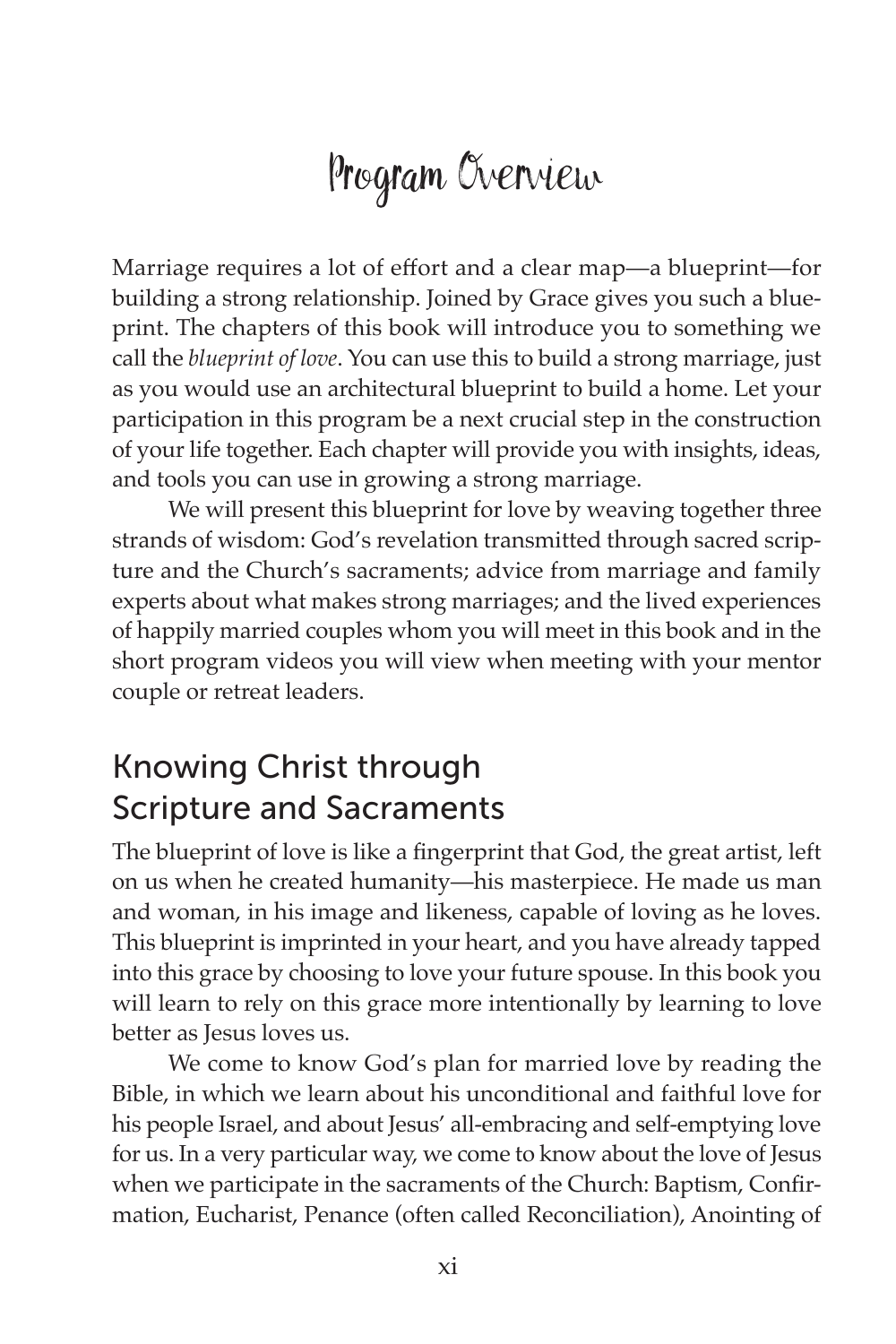the Sick, Holy Orders, and Matrimony. These are sacred rites by which the Church celebrates the abiding presence of God—the Father, Son, and Holy Spirit—in our everyday lives. In the sacraments, Jesus feeds us and heals our wounds and sinfulness; he calls us to follow him and gives us the graces we need to love one another. When we receive the sacraments, we are filled anew with God's grace, which strengthens us as individuals and as spouses. And we encounter Jesus, who embraces us wholly and completely. Imagine for a moment hearing his voice in each sacrament:

- Baptism: "I accept you and welcome you to share my life."
- Confirmation: "I am always present to strengthen and guide you."
- Eucharist: "I give myself completely to you."
- Reconciliation (or Penance): "I forgive you."
- The Anointing of the Sick: "I comfort, console, and heal you."
- Marriage and Holy Orders: "I serve you, and together we serve the Father."

If you can honestly express these same commitments to your spouse each day you will have a strong marriage. You will be happy because your words and actions will be in harmony with the blueprint of love that God imprinted in your heart when he created you—that same blueprint that we learn about in the scriptures and we celebrate in the seven sacraments of the Catholic Church.

Jesus' love for the Church expressed in the sacraments is the blueprint for your loving each other as a married couple. That is why we have structured the chapters of this book around the seven sacraments. In this program you will learn to love your spouse as Jesus loves us in each of the sacraments. In following the example of Jesus your marriage will thrive and truly become "the icon of God's love" as Pope Francis describes marriage in *The Joy of Love* (*Amoris Laetitia*) (121).

This doesn't mean, of course, that every day will be blissful or that you won't have bad days. But through your ups and downs God's grace will be with you, and "happily married" will ring true for your marriage.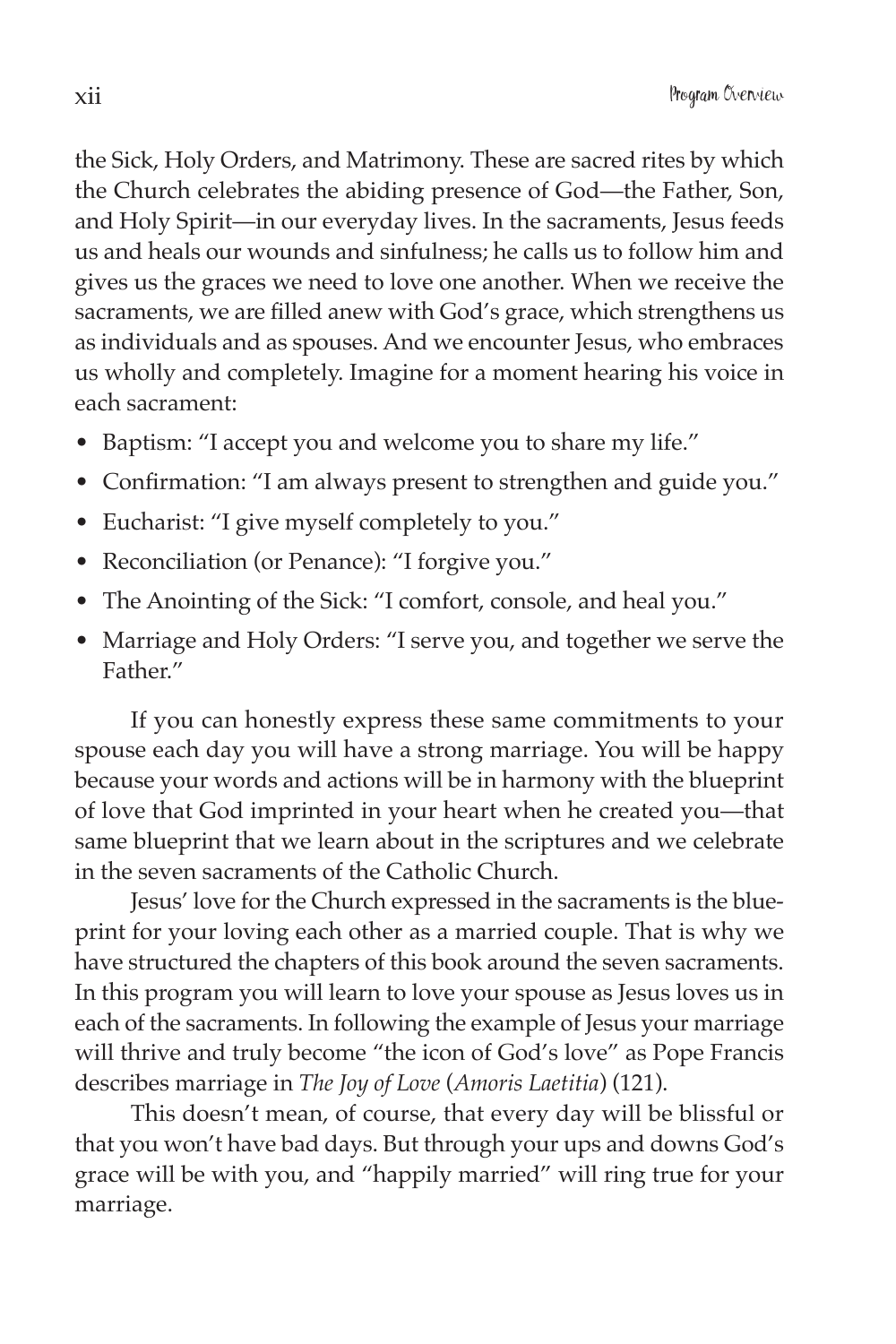#### Drawing on Marriage-and-Family-Life Experts

In this program we will share evidence from social scientists as well as marriage and family practitioners about what makes marriages strong. The research we use comes from many sources, but among these, two are most influential.

First is the work of John Gottman, PhD, who has conducted more than forty years of research on marriage through the Gottman Institute in collaboration with his wife, Dr. Julie Schwartz Gottman. Because of their ongoing research and work supporting stronger marriages, they stand out as standard-bearers in their field.

The other influential source we use most often is the work of the National Marriage Project, a nonpartisan, nonsectarian, and interdisciplinary initiative located at the University of Virginia. Like the work of the Gottman Institute, the work of this organization is highly regarded among those working in marriage-and-family counseling and support.

In brief, Joined by Grace offers good science alongside the Church's long tradition and beautiful teachings to help you and your future spouse build a lasting and holy relationship, rooted in Christ and the Church's sacraments which fill us with the abundant grace of his abiding love.

### Using This Book

This book will be used in conjunction with a series of meetings you and your fiancé will attend with a mentor couple or in a small group of engaged couples led by a mentor couple. The book might also be used in adapted format on a weekend retreat. Each meeting will coincide with the materials in a single chapter of the book. Each chapter addresses one of the foundational elements for the blueprint of love from the perspective of what the Church teaches, what marriage experts are telling us, and what Catholic married couples experience.

The purpose of the couple-to-couple or small-group meetings or the weekend retreat is for you to set time aside from everyday concerns and distractions and reflect on the commitment you are about to make. The mentor couple assigned to you will be your companions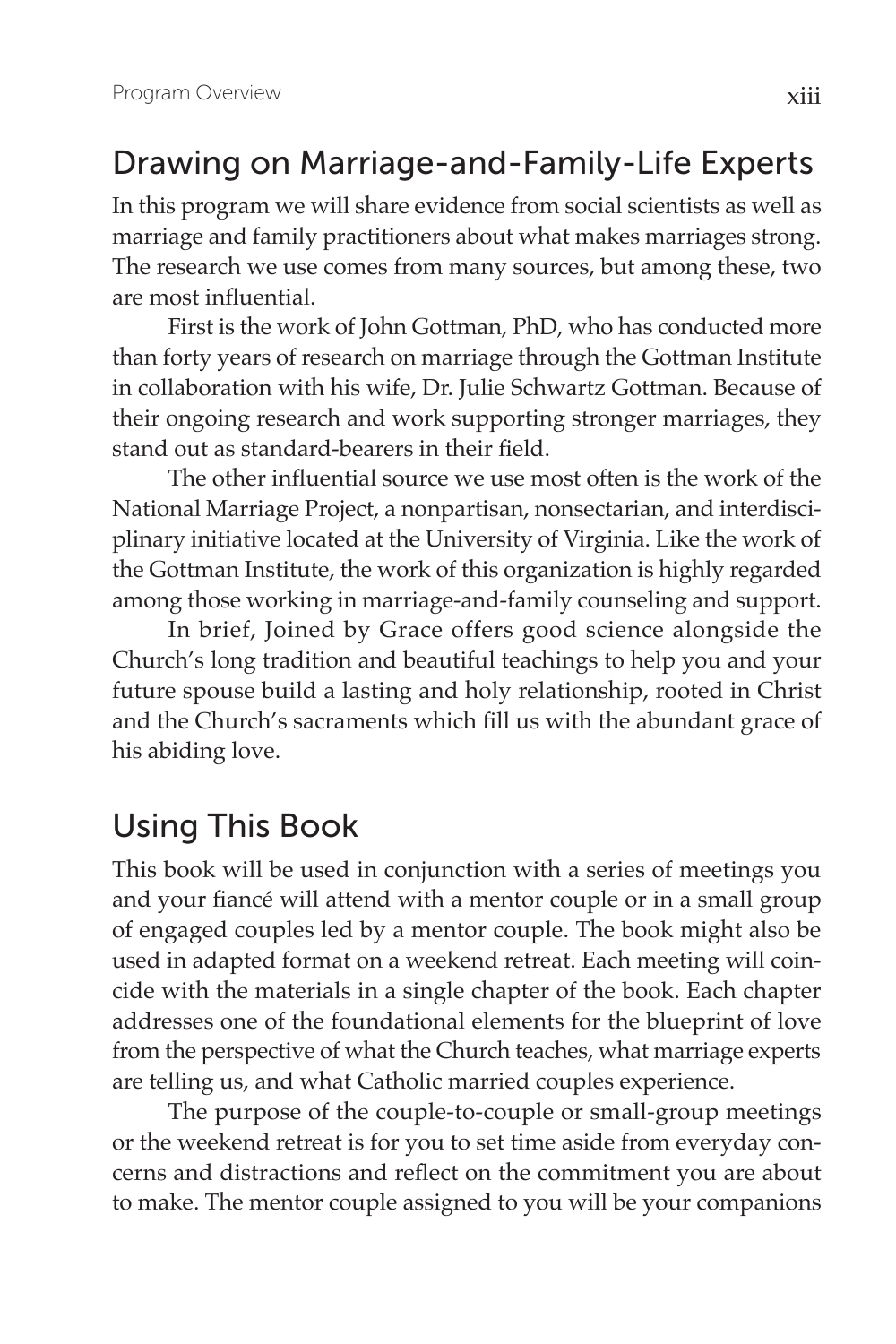and guides. They are members of your parish or diocese who feel called to share their experiences of Christian marriage with you. Be open to learning from their experiences as you reflect on your own.

The brief video segments that accompany each meeting provide insight into how sacramental graces will support you in marriage. You will also learn from five married couples who appear in the videos about how their faith shapes their married lives. These videos are intended to be starting points for great conversations between you and your spouse together with your mentor couple or small group.

To get the most out of Joined by Grace:

- Prepare for each meeting by reading the assigned chapter ahead of time, taking notes, and writing down any questions you have as you read.
- Come willing to listen, discuss, and learn. Conversation is the heart of this program.
- If your mentor couple cannot answer some of your questions, ask them to connect you with your pastor or another Church professional who can help.
- Reflection and prayer are important to finding success with this program. If you would like more information on how to grow your prayer life, ask your mentor couple for advice, or visit JoinedbyGrace.com.
- Visit JoinedbyGrace.com to explore the wide variety of articles and essays covering topics from Natural Family Planning and sexual intimacy to budgeting and work-life balance.

### Not Both Catholic?

If you or your future spouse is not Catholic, please know that the Church happily welcomes you and rejoices with you as you prepare for marriage. The Church embraces all people of good will and is glad to share with you the wisdom of our tradition. The Church wants your marriage to be strong and wants both of you to grow closer and closer to God. The purpose of this program is not to convert you or to make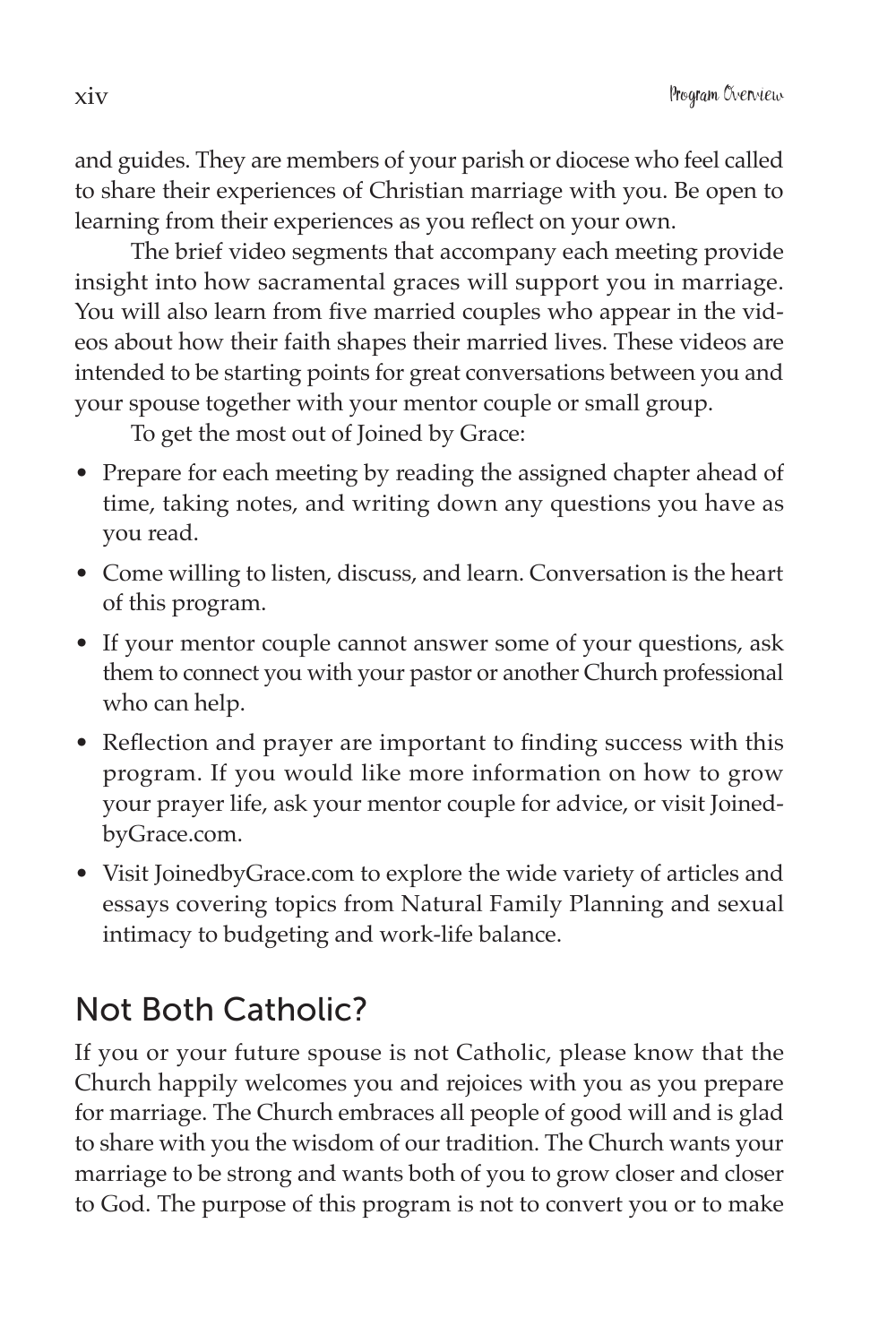you feel uncomfortable but to help you understand what Catholics believe about marriage and to invite you to keep learning. Whether you or your fiancé has been baptized in another Christian community, is a person of a non-Christian faith, or has no religious affiliation at all, we encourage both of you to participate fully in this program as you strive to build a strong Christian marriage. It is imperative for your marriage that you and your fiancé understand and respect what each believes about marriage as well as the expectations and responsibilities that those beliefs place on your relationship.

If you are not Catholic, please read the short article "A Welcome to Those Who Aren't Catholic," which your mentor couple will give you or you can find at JoinedbyGrace.com. You also should meet with the priest or deacon who will celebrate your wedding to talk about differences in your religious beliefs and practices.

#### A Time of Discernment and a Journey of Faith

Christian marriage is a vocation. It is more than the promise a man and a woman make to each other. It is first and foremost a response to a call from God, an invitation to play a role in his plan for humanity. This program should help you to understand what God's call is for you and to assess your readiness to respond. In his General Audience on April 2, 2014, Pope Francis reminded Catholics around the world that marriage is a "noble vocation," but not an easy one. In his 2016 exhortation, *The Joy of Love*, Pope Francis encouraged engaged couples to pray together and for each other before their weddings, "to seek God's help in remaining faithful and generous [and] to ask the Lord together what he wants of them" (*The Joy of Love*, 19).

In the weeks to come, think and pray about your decision to marry. Make sure that you are both free to make it and ready for it. It is important that you examine your relationship honestly and objectively. It is right that you are filled with joy and excitement, but it is important that neither the love and affection you feel for your fiancé—nor the plans you have already set in motion—blind you to the serious realities of married life. Keep asking, "Am I ready to make this commitment and keep it?"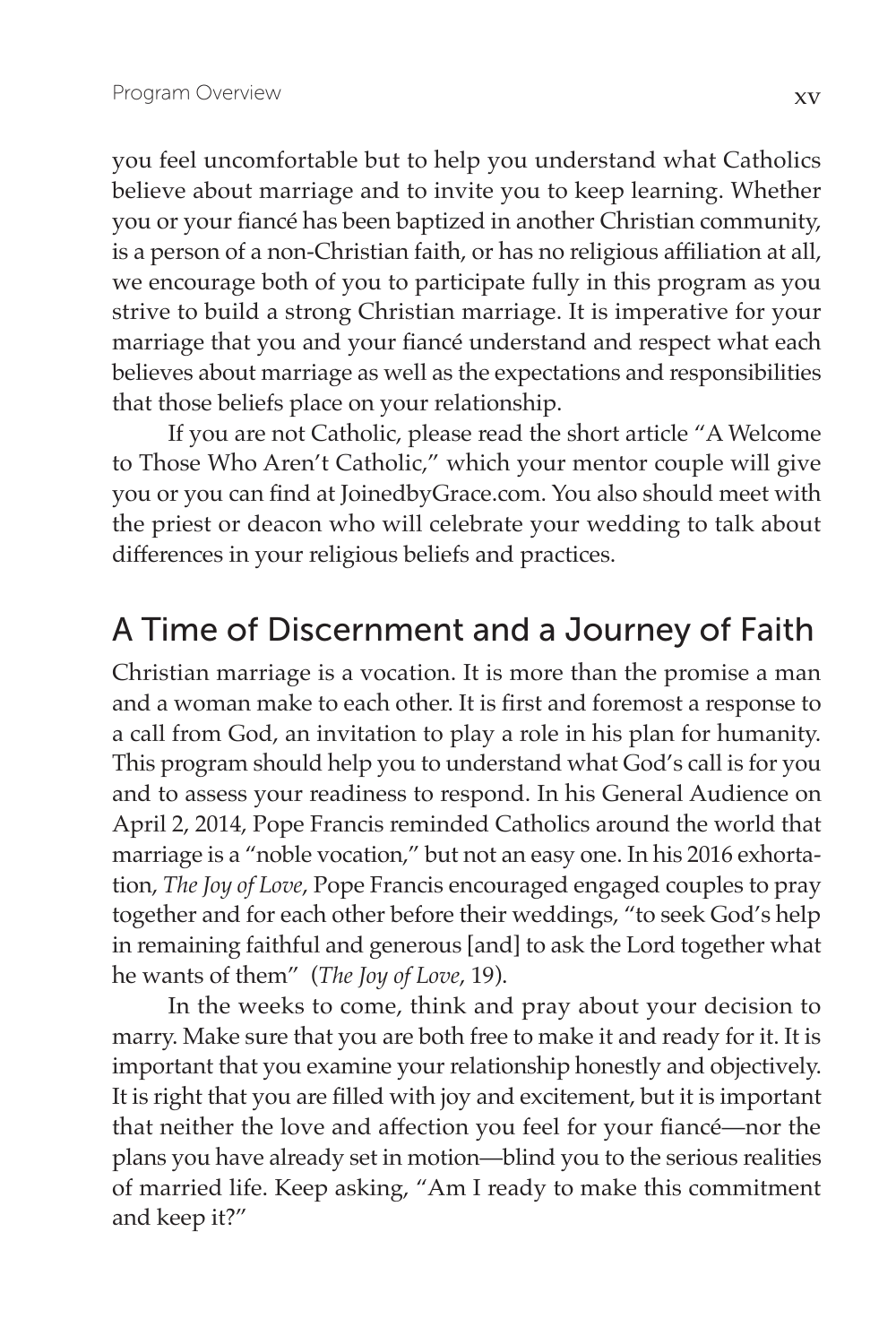Please talk with your mentor couple or with the priest, deacon, or marriage-preparation coordinator who is working with you at the parish where you will be married about any doubts or questions that you have. These individuals can guide you, help you address your concerns, and assess your readiness for marriage, or they can direct you to others who can. One very common question is, "What does the Church teach about living together?" A good way to begin addressing this concern is to read the article "Living Together before Marriage." Your mentor couple can print this brief article for you or you can find it at JoinedbyGrace.com. Be sure to talk with your pastor or his delegate about your living situation.

We will be praying for you and trust that your parish community, family, and friends are also praying for you. They will accompany you as you walk to the altar with hope that this journey brings you knowledge, deepening faith, and enduring love. Faith is an important guide in your life, and this program will help you better understand how to embrace it as the wonderful gift God intends it to be.

*Why do I want to be married in the Catholic Church?*

*What did I just learn about being married in the Catholic Church?*

*What questions do I have about being married in the Catholic Church?*